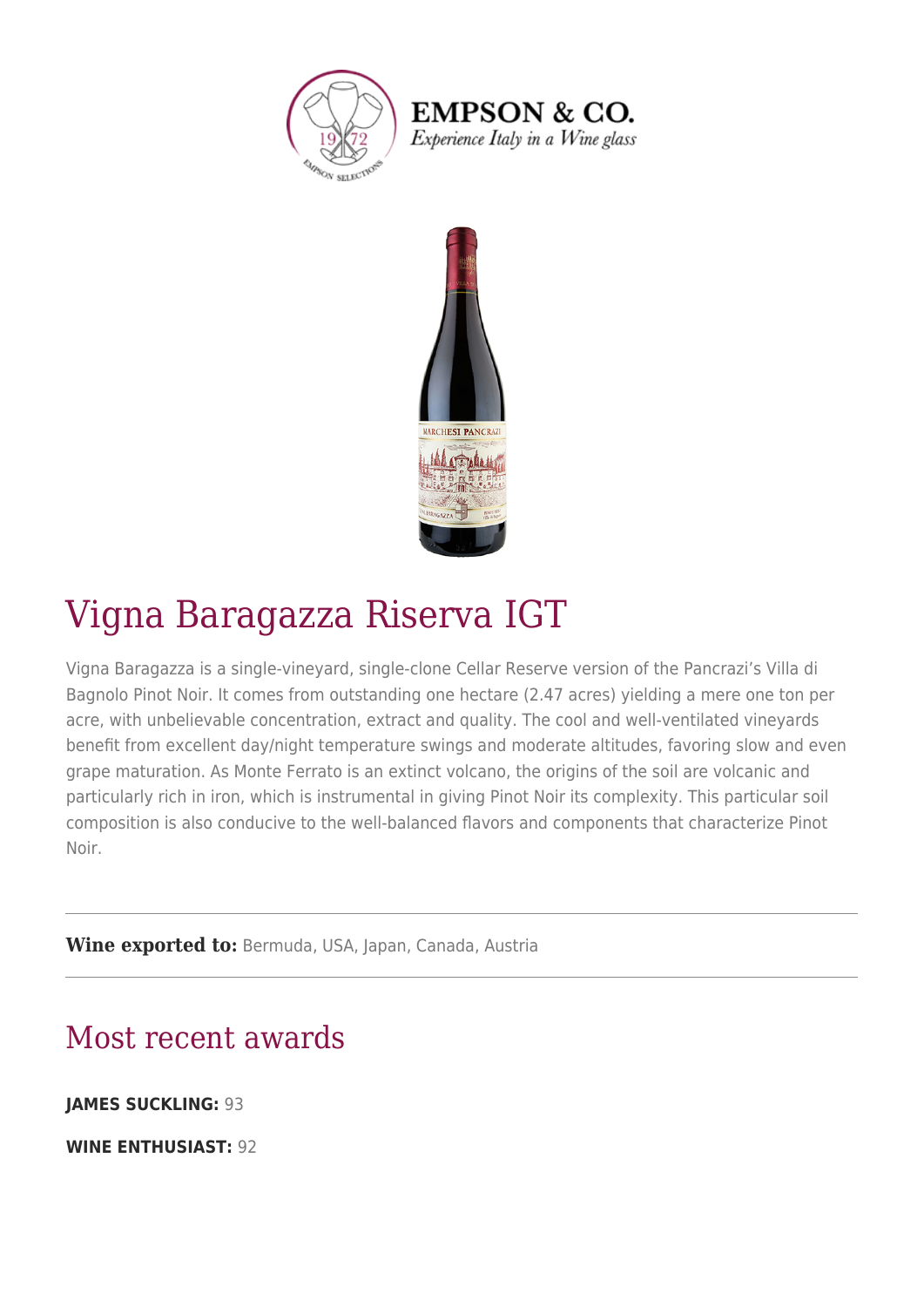## Winemaking and Aging

| <b>Grape Varieties:</b>           | 100% Pinot Noir        |
|-----------------------------------|------------------------|
| Fermentation container:           | Oak Barrels            |
| Length of alcoholic fermentation: | 15 days                |
| Type of yeast:                    | Indigenous             |
| Fermentation temperature:         | 22-25 °C (71.6--77 °F) |
| Maceration technique:             | Traditional            |
| Length of maceration:             | 15 days                |
| Malolactic fermentation:          | Yes                    |
| Aging containers:                 | <b>Barrique</b>        |
| Container size:                   | It 225                 |
| Container age:                    | 1st and 2nd use        |
| Type of oak:                      | French                 |
| Bottling period:                  | March-June             |
| Aging before bottling:            | 18 months              |
| Aging in bottle:                  | 2 years                |
| Closure:                          | Natural Cork           |



Vineyard name: Baragazza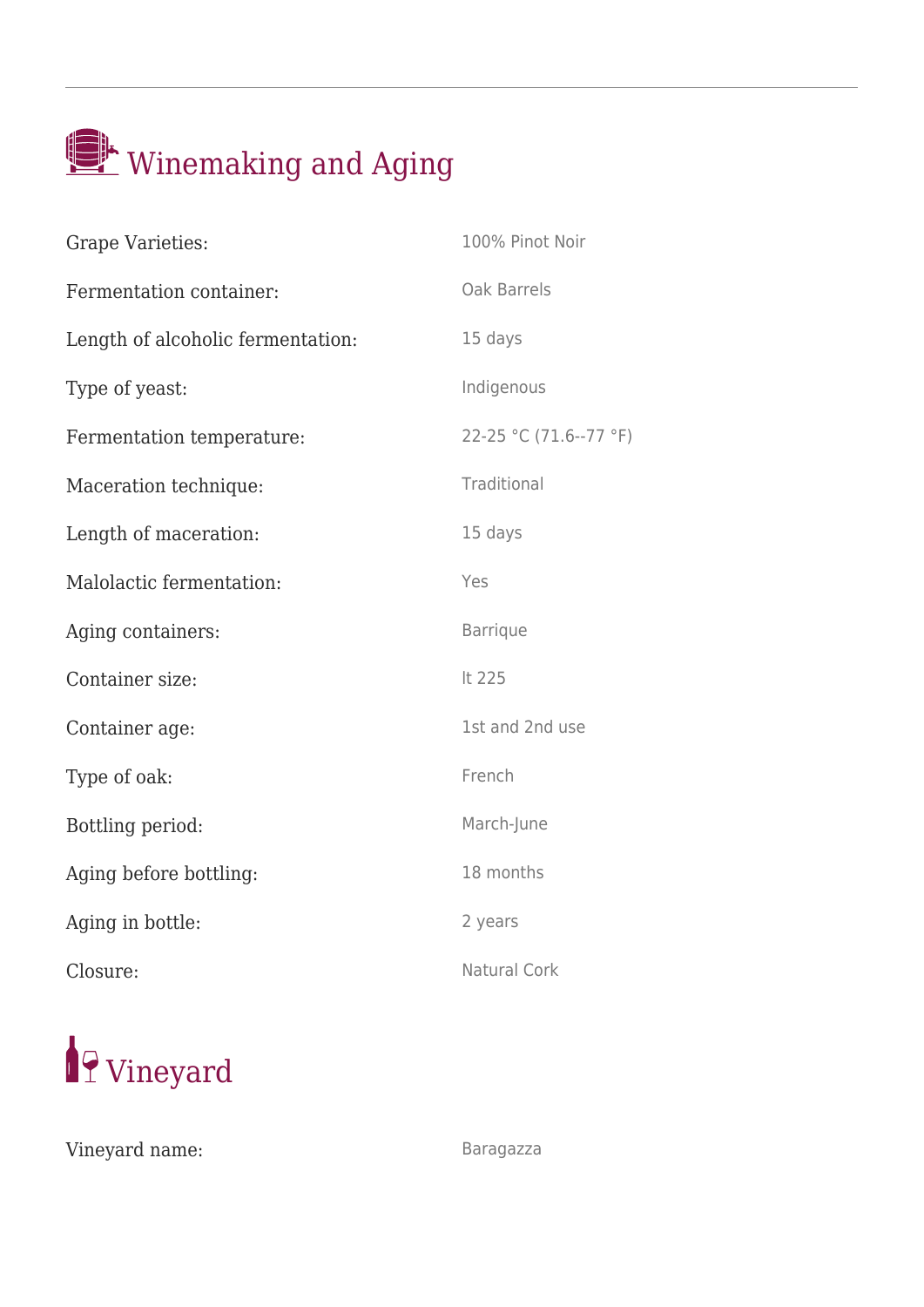| Vineyard location:                    | From the Villa di Bagnolo vineyards below the<br>Monte Ferrato Mountain |
|---------------------------------------|-------------------------------------------------------------------------|
| Vineyard size:                        | 1 hectare (2.5 acres)                                                   |
| Soil composition:                     | Shale and clay                                                          |
| Vine training:                        | Guyot                                                                   |
| Altitude:                             | 0-150 meters (0-492 feet) above sea level                               |
| Vine density:                         | 1,620 vines per acre                                                    |
| Yield:                                | 1 kg per vine                                                           |
| Exposure:                             | Southern                                                                |
| Years planted:                        | 1997-1998                                                               |
| Age of vines:                         | 20 years old                                                            |
| Time of harvest:                      | August                                                                  |
| First vintage of this wine:           | 2000                                                                    |
| Total yearly production (in bottles): | 2,000                                                                   |

## Tasting Notes and Food Pairings

| Tasting notes:       | Crimson with ruby hues, intense, persistent<br>bouquet of red berries, balsamic notes and nuance<br>of vanilla confirmed on the palate; characteristic<br>aromas of the cru: blackberry, plums, subtle mint<br>and tea; incredible concentration and<br>voluptuousness, firm, |
|----------------------|-------------------------------------------------------------------------------------------------------------------------------------------------------------------------------------------------------------------------------------------------------------------------------|
| Serving temperature: | Best served at 16-18 °C (60.8-64.4 °F).                                                                                                                                                                                                                                       |
| Food pairings:       | Great with pasta and risotto as well as meat.                                                                                                                                                                                                                                 |
| Aging potential:     | $15-25$ years                                                                                                                                                                                                                                                                 |
| Alcohol:             | Alc. cont. 13.5% by vol.                                                                                                                                                                                                                                                      |